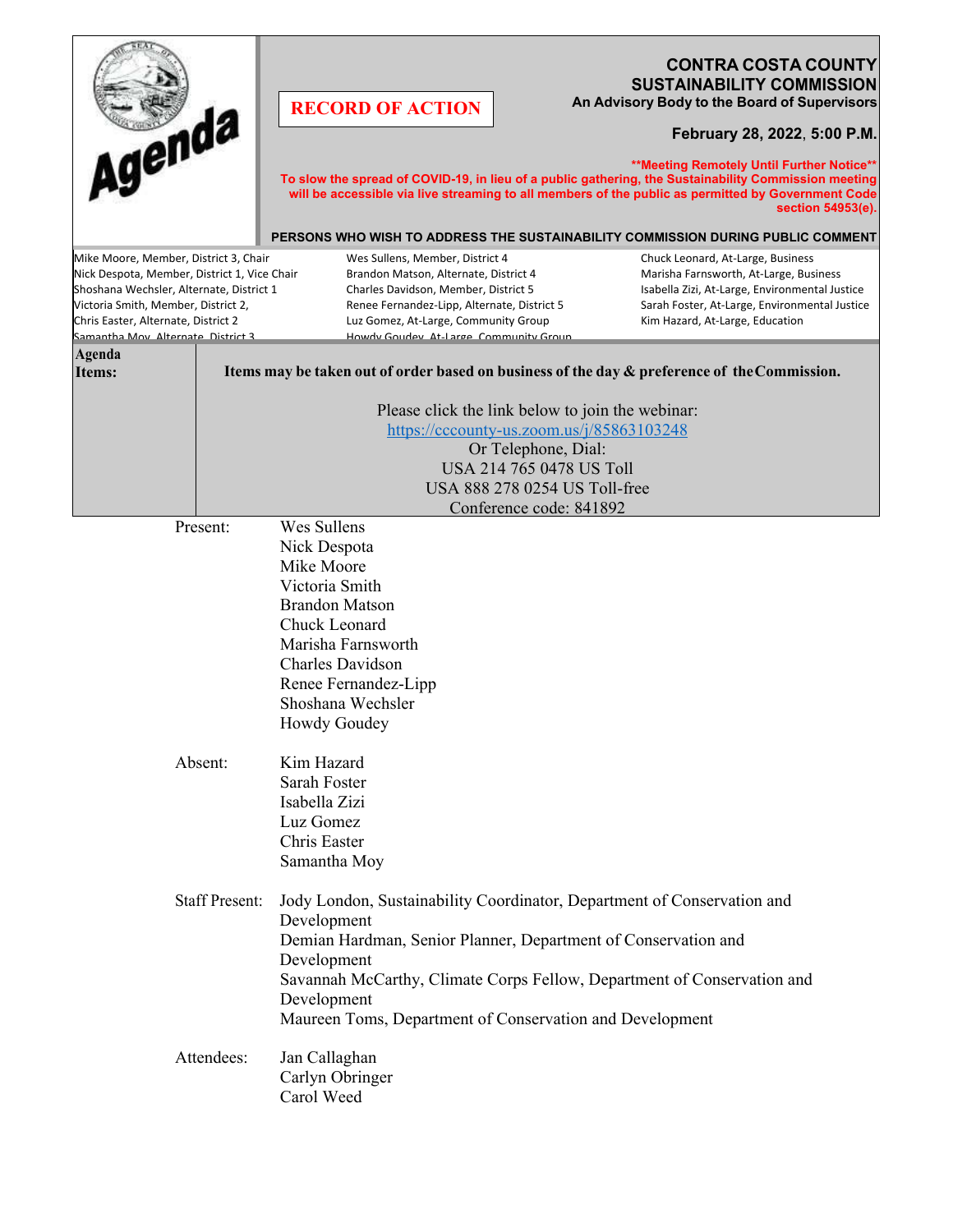1. Call to Order and Introductions

*Wes Sullens calls meeting to order. No new members to introduce.* 

2. Public Comment

*No public comment on items not on agenda*.

3. APPROVE Record of Action for December 13, 2021, meeting

*Moved: Smith Second: Moore* 

*Minutes approved unanimously.* 

*No public comment.* 

4. ELECT OFFICERS for the Sustainability Commission for 2022

*Mike Moore for Chair.* 

*Moved: Smith Second: Davidson* 

*Nick Despota for vice chair.* 

*Moves: Davidson Second: Moore* 

*Officers elected unanimously.* 

*No public comment.* 

5. ADOPT CALENDAR for 2022

*Commission reviews calendar for coming year. The 4th meeting in December to be changed to December 12th.* 

*Smith concerned with CAP fire resilience, add this to the work plan. Fernandez-Lipp, Davidson, Farnsworth expressed interest in adding this to the work plan. Davidson also interested in air quality as it pertains to wildfire. County staff to follow up with a meeting to continue this conversation.* 

*Moved: Despota Second: Sullens* 

*Calendar adopted unanimously.* 

6. RECEIVE UPDATE and DISCUSS Recommended Definition for "Sustainability"

*Ad hoc working group of Matson, Leonard, and Fernandez-Lipp presents proposed definition of sustainability. The group had two in-person meetings to discuss research on the merits of the term. See PowerPoint attached to agenda.*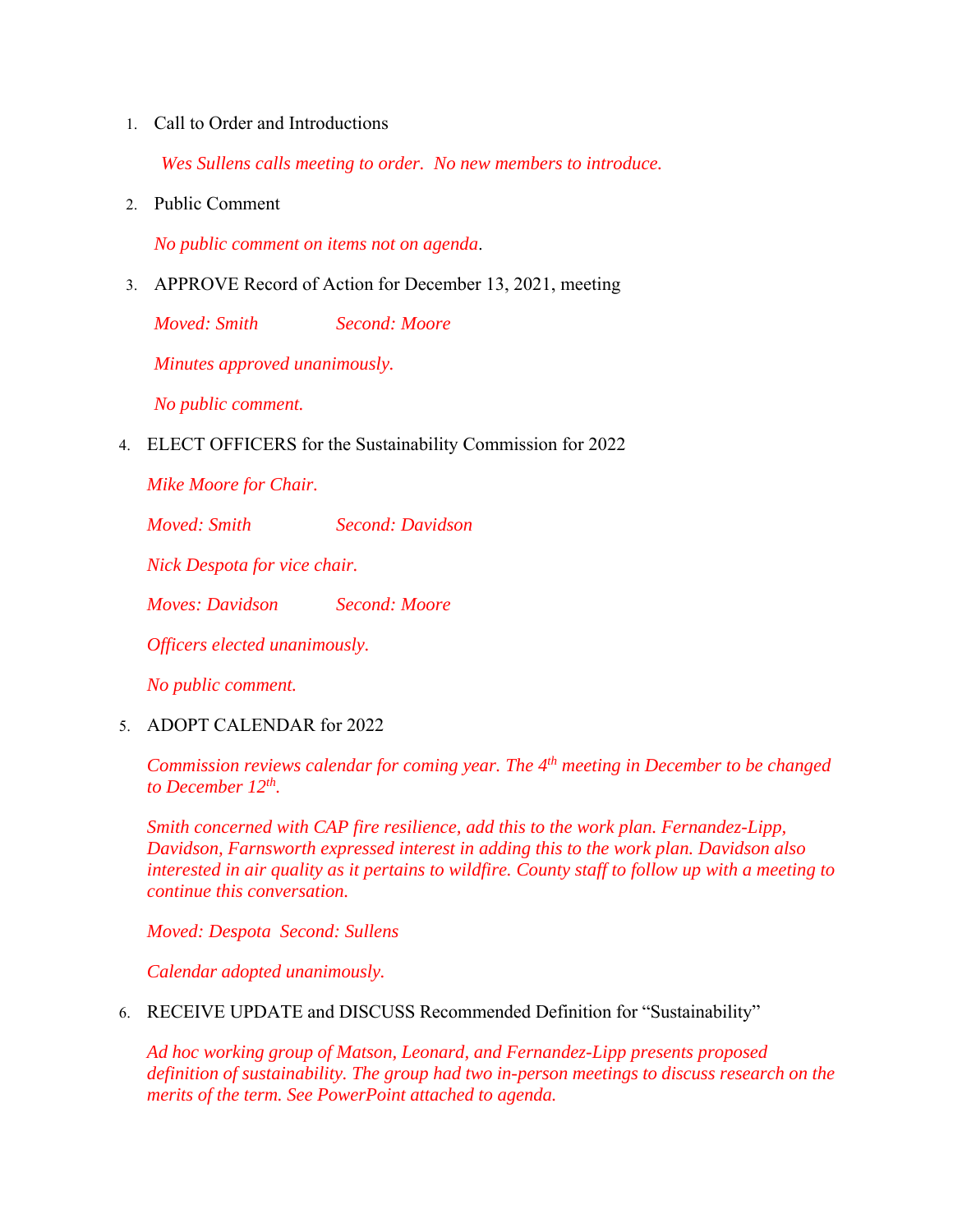*Matson presents research on how other organizations define sustainability. With a group this large, a working definition will help facilitate progress and collaboration.* 

*Fernandez-Lipp presents ad hoc working groups recommended definition of sustainability: "meeting the environmental health, social equity, and economic needs of the present without compromising the ability of future generations to meet those same needs." This proposed definition was derived from the United Nations (UN's) traditional definition compromising of three pillars (social, environmental, and economic). Note that equity was a big part in the formulation of this. Three recommendations for the Commission: adopt definition, recommend that the Board adopts, then recommend this definition be used to advise the Climate Action Plan (CAP) strategies. This is how the definition will be operationalized.* 

*Leonard then provides clarification on this proposed definition, that it's purposefully broad, while also recognizing the goals of the County. It was intentionally created to be interpreted and will serve as general guidelines for this Commission. Leonard encourages Commission members to agree with this definition, reminding that UN's adoption is sound.* 

*Commission discussion:* 

*Commission discusses potential interpretation of definition. Concerns include misinterpretation of the definition, particularly that the economic category is problematic. Questions arise such as: What are the economic needs of the present? What is economic growth? Is this unbounded economic growth, which in that case is not sustainable? What are the needs of the present? It is controversial, because what is economically advantageous for one group may not be so for another. How will this change how we work as a Commission? Would this change how we operate and make decisions? Because it has been brought down from the UN level to that of the County, it may have some nuances attached. Overall, some Commission members suggest that there be more discussion before adopting proposed definition.* 

*Others pointed out that this definition did what it was supposed to do: create conversation. With so many educated opinions, group can revise definition forever and never find one that everyone agrees on. It's meant to be vague. The goal was just to put something together. Questioning how it impacts the economy is the point. Moving forward, this definition provides a constructive framework with these three pillars and will encourage thinking about how actions affect this generation and future generations.* 

*One member pointed out that the County has a definition of sustainability included in 2015 CAP: "Community use of natural resources in a way that doesn't jeopardize the ability of future generations to live and prosper." In comparison, the 2015 definition is too vague; this proposed one is so much better! In an effort of time, Commission should adopt definition and move on.* 

*There was no public comment.* 

*The Commission asked the ad hoc working group to perform research to further this*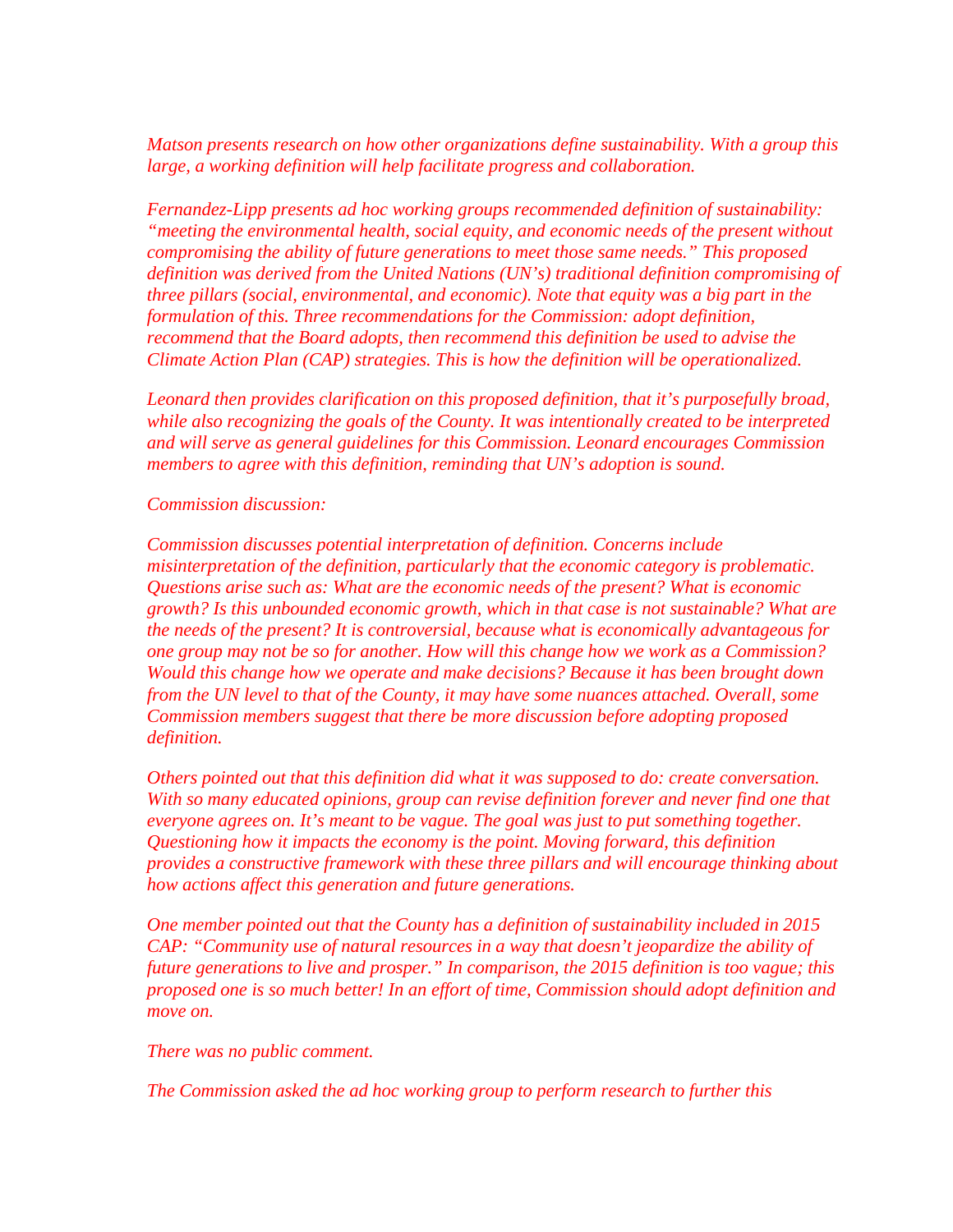*conversation. The working group agreed to do additional research around definition of sustainability that other jurisdictions use.* 

*Moved: Despota Second: Sullens* 

*Motion carries with one objection. Leonard votes nay, with the recommendation that other members join on the ad hoc working group.* 

## 7. RECEIVE UPDATE and DISCUSS Recommendation from Green Building Working Group

*Despota presented the report of the working group (Despota and Easter) on low-carbon concrete, attached to the meeting agenda. He reminded the Commission that the present report revisits its June 2021 report, which included five recommendations to the Commission for the reduction of embodied carbon in the built environment. The Commission adopted all but the low-carbon concrete recommendation, which it asked the working group to research further.* 

*Building codes regulating concrete mixes have lagged behind current technologies. But Marin County and several Bay Area cities have recently adopted low-carbon concrete building codes. Because public agencies purchase approximately one-third of all concrete, they have significant market leverage.* 

*Concrete, Despota said, has four basic ingredients: sand, water, limestone aggregate, and cement. Of the four, cement contributes by far the greatest level of GHG emissions. Therefore, the most efficient way to reduce concrete's global warming potential (GWP) is by substituting part of the cement with another material that has equivalent "binding" capacity but is less carbon-intensive. (The other methods for reducing concrete's GWP is the use of a synthetic or recycled-concrete aggregate, and sequestering CO2 into concrete during manufacturing and/or mixing.)* 

*The most widely used "substitute cementious materials" (SCMs) are fly ash and slag. In a 2021 paper, the Sierra Club stated that handling of these finely ground materials presents a potential PM2.5 health hazard. It also expressed concern about potentially monetizing a byproduct of the fossil fuel industry.* 

*While its concerns are not irrelevant, the Sierra Club paper presented no evidence to support claims of health impacts resulting from mixing fly ash or slag into concrete. A public health expert Despota consulted also stated that proper handling precautions must be followed in the use of any finely-ground materials, including the "natural" SCMs the Sierra Club recommended.* 

*The concrete industry is strongly driven to bring less carbon-intensive products to market. Therefore, the best regulatory approach must allow flexibility. A future-proofed building code will set maximum permissible limits on either cement content of concrete, or the calculated global warming potential of a project. How to design within those limits will be the decisions of engineers, architects and developers, made in consideration of current market conditions and technologies.*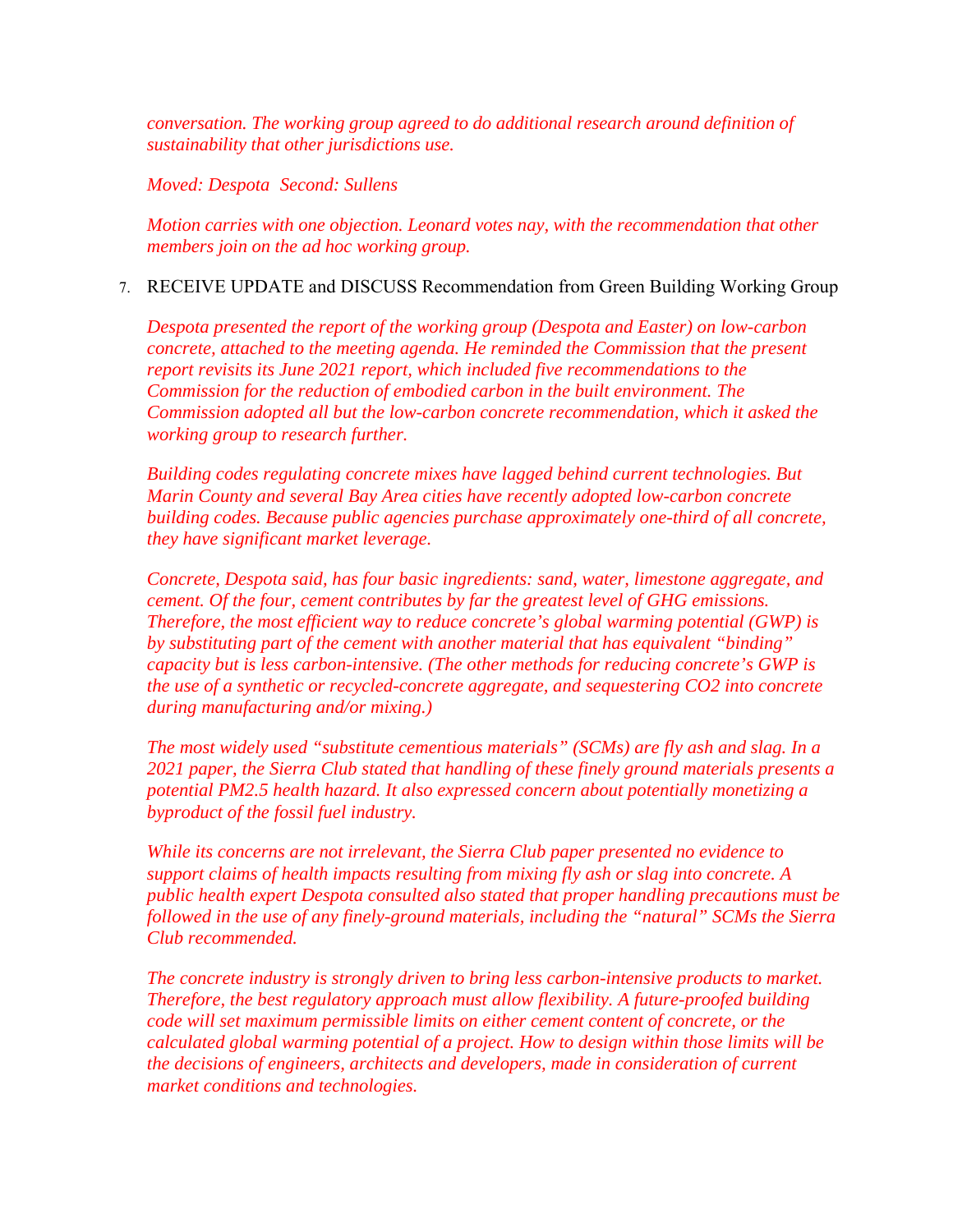*The Working Group therefore asks the Sustainability Commission to recommend to the Board of Supervisors direct staff to study adoption of low-carbon concrete standards, implemented through a reach code applicable to all new construction in unincorporated Contra Costa County.* 

## *Commission comment:*

- *Has this topic been revisited with County staff? Easter clarifies that County is waiting for direction from CalTrans.*
- *State agencies already buy low carbon materials through Buy Clean. Concrete not on that list, but there is movement.*
- *Caveat of public health. The safety of green cement. For plant that was close to community, attorney general shut project down. Threshold of PM2.5 and smaller was not met. Suggestion that this needs to be brought back to a public health discussion. Can the facilities be covered? Need to isolate the public from these projects, including trucks driving to and from them. Consider this caveat without damaging this proposal.*
- *Investigate the potential of recycled materials such as crushed rocks as aggregates rather than synthetic materials. Policy signals need to direct low carbon concrete in the right direction.*

*Public comment: Jan Callaghan, appreciate watching out for health impacts of PM 2.5 because we have too much of it in County. Thank you for considering these health impacts, especially the disadvantaged communities!* 

*Motion for the Commission to recommend to the Board of Supervisors that staff be directed to study the adoption of low-carbon concrete standards, and that those standards be implemented through reach codes that would apply to all new construction in unincorporated Contra Costa County.* 

*Moved: Sullens Seconds: Farnsworth* 

*The motion was adopted unanimously.* 

8. RECEIVE UPDATE on Status of In-Person Meetings of Sustainability Commission and DISCUSS Options

*Jody London summarized the current ability of the Board of Supervisors and advisory bodies to meet remotely. Remote meetings were first allowed under the Governor's emergency declaration and continued with Assembly Bill 361. The Board of Supervisors on a monthly basis approves the conduct of remote meetings for the Board of Supervisors and advisory bodies. This is required under law to be revisited on a monthly basis.* 

*London reviewed the requirements for remote meetings that will go into effect when the emergency declaration ends. These are included in the staff report. London noted that the Board of Supervisors is clear that even when meetings return to in person, the public should be able to continue to participate remotely.*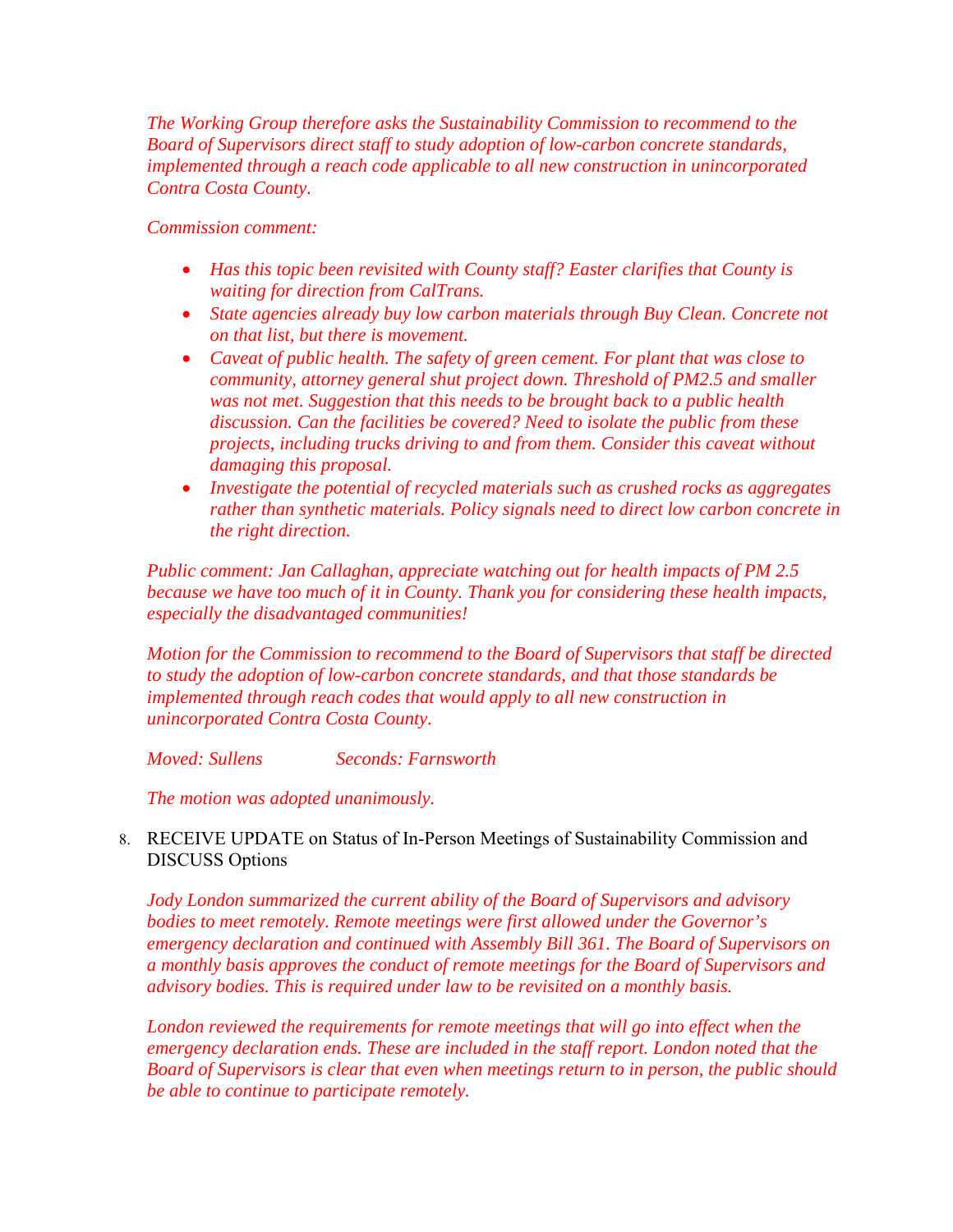*The Commissioners took a poll on whether members prefer meeting remotely or in person. There was no consensus. See attachment for poll results (Attachment A).* 

*There was no public comment.* 

## 9. RECEIVE UPDATE on and DISCUSS Implementation of Climate Emergency Resolution

*London provided an update on the Interdepartmental Climate Action Task Force. The Green Government Group (G3) Champion Program is in process of launching. The G3 Champions will help County departments implement best practices from the County's Green Business Program. The California Green Business Program has developed a dashboard specific to Contra Costa County to track greenhouse gas reductions and other metrics. Other updates include the new energy manager in the Public Works Department started last week; the Economic Transition earmark request was approved last week in the Omnibus Appropriations bill; there are staff changes in the County's economic development group; and the all-electric ordinance was adopted by the Board of Supervisors in January and goes next to the California Energy Commission for approval.* 

*Commission comment: What are examples of Green Business Program Best Practices? London said she would forward information.* 

*There was no public comment.* 

10. RECEIVE Reports from Sustainability Commission members and alternates, and PROVIDE DIRECTION as needed

*Goudey attended an MCE Power Hour last week. Goudey encourages other Commission members to join this noontime talks that outline a lot of MCE's programs. Topics include EV charging, demand response, etc. See following for more information:* 

- o *Community Power Coalition (representatives of community groups can join) to join contact: engagement@mceCleanEnergy.org*
- o *Links to past Community Power Coalition presentation slides https://www.mcecleanenergy.org/energy-equity/#communitypower*
- o *Powerhour talks get announced on their Facebook page and email list for Community Power Coalition https://m.facebook.com/mceCleanEnergy/*
- o *Energy 101 informational web pages on various topics https://www.mcecleanenergy.org/category/energy-101/*

*Despota announced that a youth march and rally for No-Drilling Contra Costa is happening on Saturday March 12<sup>th</sup> from 1-3 in Antioch. This is a chance to support young people who are rallying to stop extractive industries in the County. Despota encourages group to attend. See Attachment B for more information.*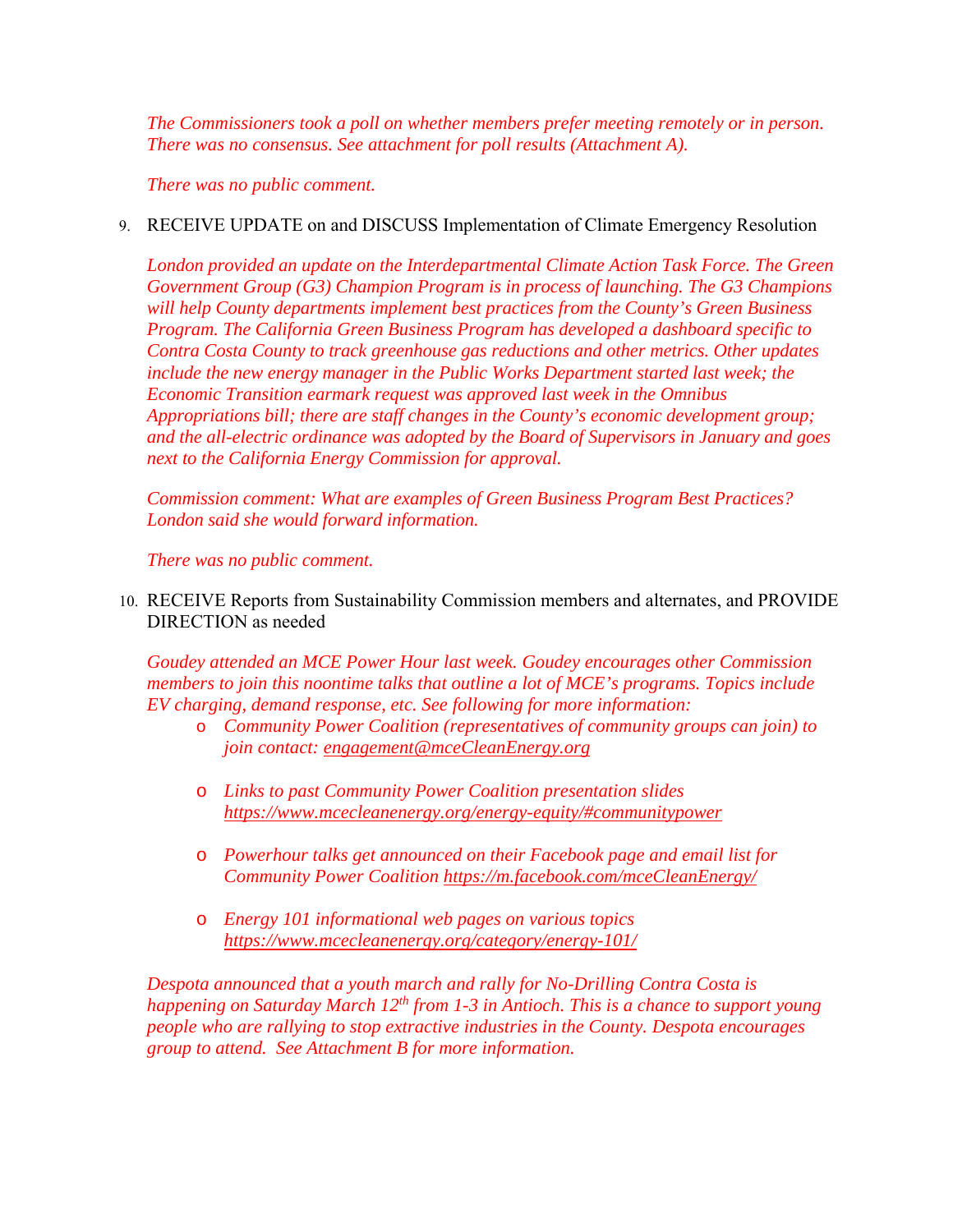*Davidson provided information during the meeting in the Zoom chat, which is provided in Attachment B.* 

*Moore followed up on the Bay Conservation and Development Commission and Delta Stewardship Council presentation from the December meeting. The Board of Supervisors voted to support the Bay Adapt platform sponsored by BCDC in February. Moore encouraged others to sign up for stakeholder meetings and encouraged people to reach out to him directly to Moore to coordinate meeting attendance.* 

*Moore reviewed a written report he included with the agenda that suggests the Sustainability Commission recommend the Board implement the findings from the 2019 UC Berkeley Goldman School of Public Policy report to form a working group in Contra Costa County to develop a work plan for adapting to rising tides.* 

*Moves: Moore Seconds: Smith* 

*Motion passes unanimously.* 

*Staff will work with the Chair to convey this recommendation to the Board.* 

*There was no public comment.* 

11. RECEIVE Report from Sustainability Coordinator

*In addition to the written report published in the agenda, Jody London, Sustainability Coordinator, notes that the County is getting attention for the all-electric ordinance. There is exciting work in the Health Services Department, where the new position of Chief of Climate and Health was recently created. Health Services is joining Practice Green Health, a network of healthcare organizations that focuses on reducing medical waste. Other updates include the County has applied for a grant from the Bay Area Air Quality Air Management District for filters for clean air centers; the Sustainability Group in the Department of Conservation and Development is bringing on two new Planners (one of whom was the Climate Corps Fellow last year); and Public Works hired a new Energy Manager. London also acknowledged a correction on the December 2021 minutes (2021 versus 2022 Electrification Reach Code).* 

12. RECEIVE Report from Sustainability Commission Chair and IDENTIFY TOPICS for next report to Sustainability Committee

*Despota noted topics include the definition of Sustainability and low carbon concrete. Davidson recommended the Commission consider the SB9 housing element, and issues with more expensive, larger houses being in demand, as a topic. Moore recommended Davidson share more on this next meeting.* 

- 13. The next meeting is currently scheduled for April 25, 2022.
- 14. Adjourn.